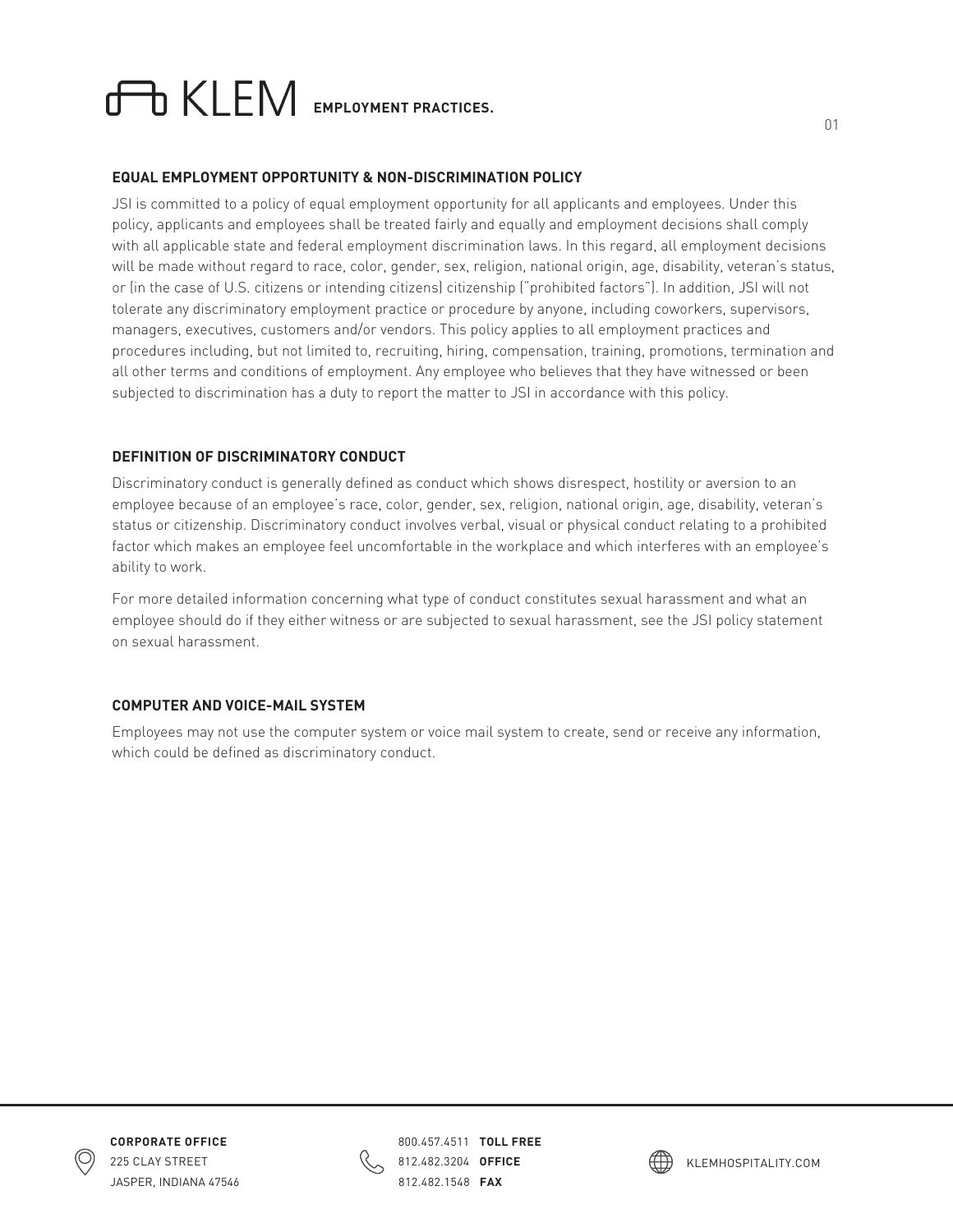# **EMPLOYMENT PRACTICES.**

#### **REPORTING DISCRIMINATORY CONDUCT**

Any employee who believes that they have either witnessed or been subjected to discriminatory conduct shall immediately report the discriminatory conduct to JSI. Employees have a duty to report discriminatory conduct to JSI in order to protect themselves, their colleagues and JSI. In order to ensure that a report of discriminatory conduct is properly recorded, an employee who believes that they have either witnessed or been subjected to discriminatory conduct must report the discriminatory conduct to their supervisor or a member of the Executive Committee. Employees who believe they have either witnessed or been subjected to sexual harassment should report the discriminatory conduct in accordance with the JSI Sexual Harassment policy. All reports of discriminatory conduct shall be investigated. To the extent feasible, the investigation will be conducted in a confidential manner in order to protect the rights of all parties involved. JSI will not tolerate any retaliation against an employee who makes a good faith report of discrimination. If the investigation reveals that the report has merit, corrective action, including disciplinary action, will be taken to remedy the situation. However, it is also important to understand that accusing an employee of discriminatory conduct is a serious matter. Consequently, JSI reserves the right to discipline any employee who intentionally makes a false report of discriminatory conduct. False reports have the potential of causing harm to innocent parties and waste JSI time and resources.

#### **DISABLED EMPLOYEES**

Any employee who wishes to discuss his or her needs as a disabled employee should contact their supervisor. JSI will provide a reasonable accommodation to an individual with a disability who is otherwise qualified and able to perform the essential functions of the job without threatening the safety and well being of themselves or others. Each situation will be considered on an individual basis.